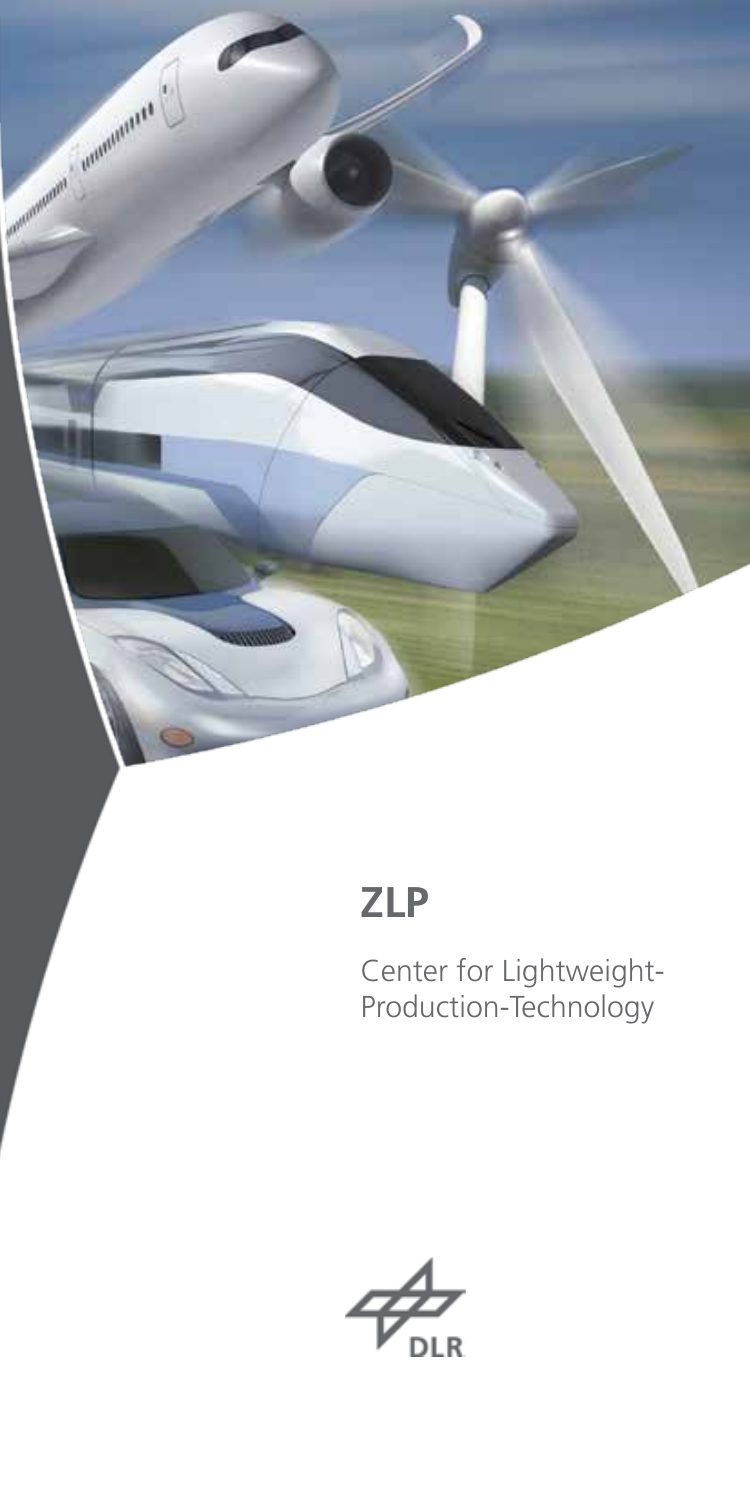# Center for Lightweight-Production-Technology

The DLR Center for Lightweight-Production-Technology (Zentrum für Leichtbauproduktionstechnologie "ZLP") has two research sites, which are located in Augsburg and Stade. Its main focus is the automated production of carbon-fibre-reinforced plastic (CFRP) components for the aerospace, transport and energy sectors.

Several DLR institutes work together in the ZLP: the Institute of Structures and Design, the Institute of Composite Structures and Adaptive Systems and the Institute of Robotics and Mechatronics. This enables DLR to reproduce the entire CFRP engineering process chain – from the material to the automated production.

Using one-of-a-kind, multifunctional, large-scale facilities, the ZLP develops strategies for manufacturing large, high-quality CFRP components in a cost-effective manner. To achieve this, every step in the process is studied, integrated and, using the appropriate technical infrastructure, reproduced on an industrial scale. This setup is also available to customers for flexible development and validation in tandem with the DLR production processes according to their requirements.

2 3

2  $\sim$  3  $\sim$  3  $\sim$  3  $\sim$  3  $\sim$  3  $\sim$  3  $\sim$  3  $\sim$  3  $\sim$  3  $\sim$  3  $\sim$  3  $\sim$  3  $\sim$  3  $\sim$  3  $\sim$  3  $\sim$  3  $\sim$  3  $\sim$  3  $\sim$  3  $\sim$  3  $\sim$  3  $\sim$  3  $\sim$  3  $\sim$  3  $\sim$   $\sim$  3  $\sim$   $\sim$  3  $\sim$   $\sim$   $\sim$   $\sim$   $\sim$   $\$ 

## Research for the aerospace, automotive and wind energy sectors

Carbon-fibre-reinforced plastic is a material used for, among other things, manufacturing next-generation commercial aircraft – lighter, more fuel-efficient and more environment-friendly with regard to pollutant emissions.

CFRP is also increasingly used in the manufacturing of automobiles and rotor blades for wind power generation systems. To meet this growing demand, high quality, cost-effective production methods are needed. The ZLP is conducting research on the industrial scale to be able to respond specifically and flexibly to the particular requirements of the respective industry.

**SOROTHION SUMMING**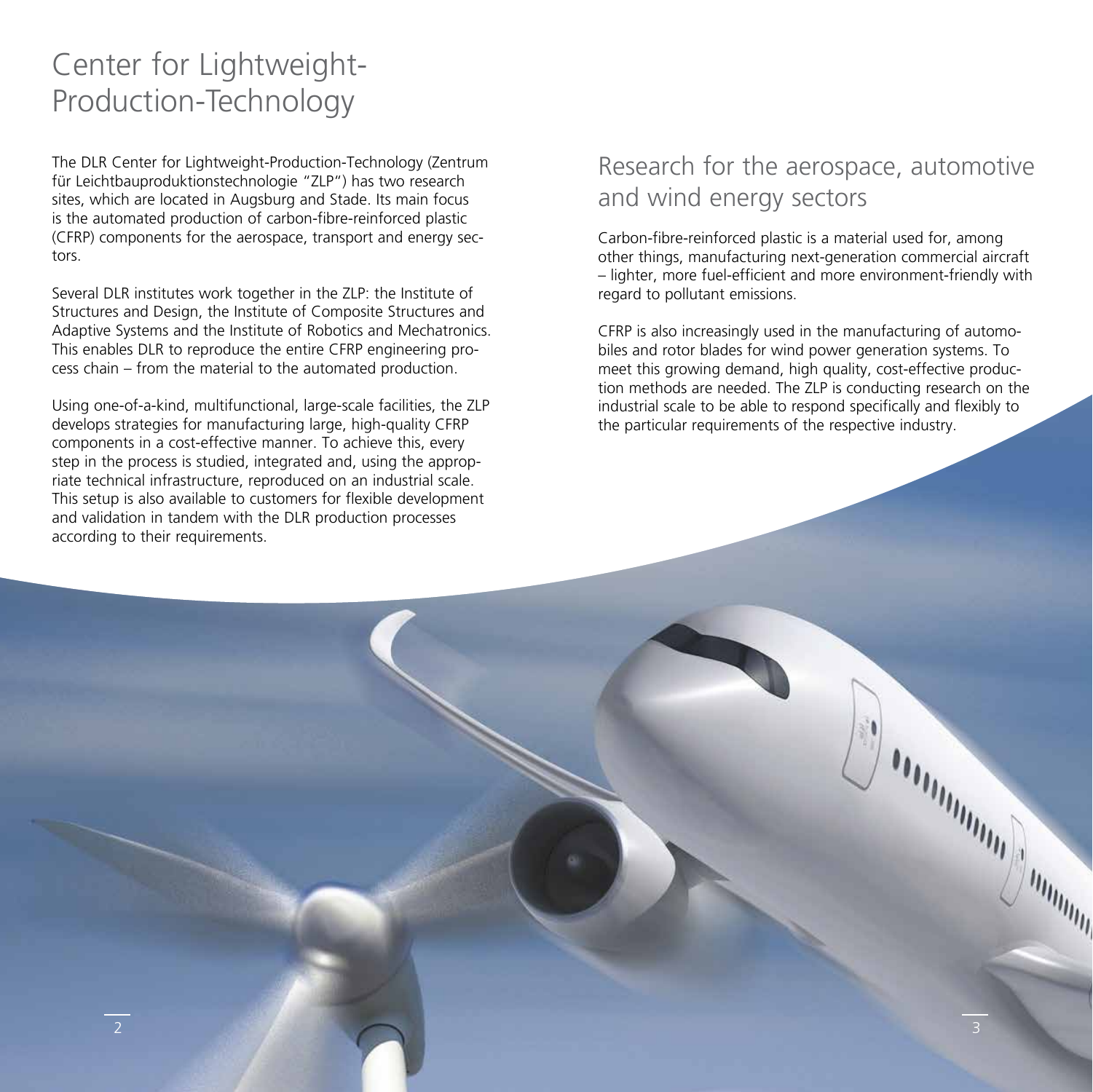## ZLP site at Stade

The research carried out at the ZLP site at Stade focuses on the manufacture of very large, complex components in highproduction fibre placement processes and sensor-guided component-specific control of thermally inert curing processes in autoclaves and open moulds. The researchers in Stade are also working on fully automated manufacturing of highvolume components using dry textile semi-finished products in the resin transfer moulding (RTM) process. As well as for the aerospace sector, the processes being developed are also intended for applications in the automotive industry and for the production of rotor blades for wind energy systems.

For these research activities, the ZLP site at Stade has been equipped with the following innovative research facilities:

- A fully-automated RTM process chain
- Research autoclave "BALU" (420°C, length: 20 metres, diameter: 5,8 metres)
- CNC-based multi lay-up facility for automated fibre placement ("AFP") and automated tape laying ("ATL")
- Rotor blade mould (length: 45 metres)

4 5

4 5

## RTM-production line for net shaped parts in large quantities

Short cycle times and automated procedures in a quality-assured, robust process are key features for the production-line of CFRP parts in large quantities. From cutting, handling and draping dry semifinished products, consolidating and net shape trimming of the preform, to an automated injection process including mold logistics, post curing cycle and demolding – all of the technology needed for manufacturing up to 100,000 parts per year is demonstrated in this fully automated research production line. The data acquired from the actual equipment is entered into a process simulation in order to be able to draw reliable conclusions about cost-effectiveness and productivity, as well as the expected part cost.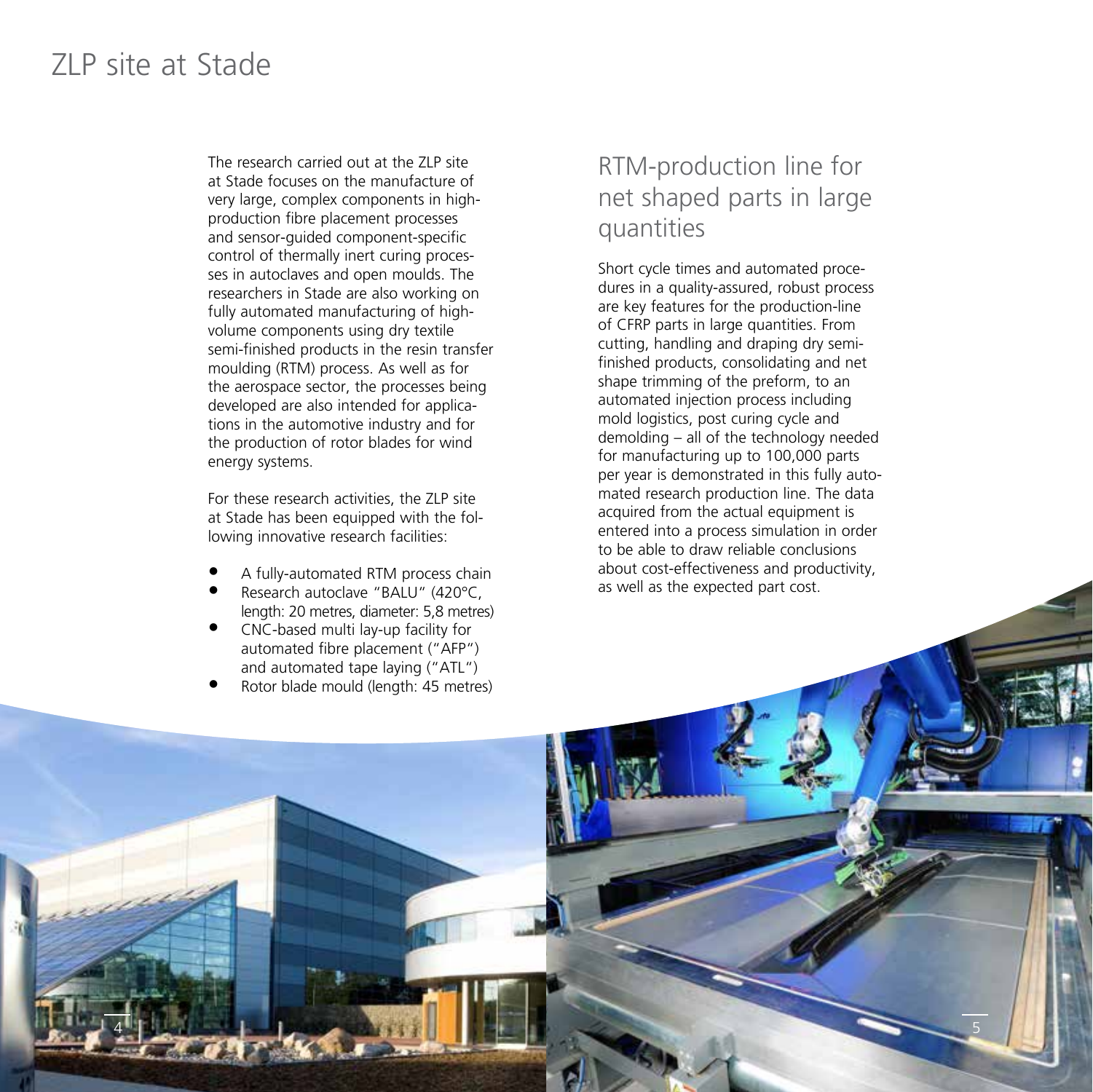## Intelligent autoclave process technology

Autoclaves are an integral part of the production chain for CFRP components. Quality-assured manufacturing in the autoclave is based on research into the processes and their parameters. To do so, the research autoclave at the ZLP site in Stade is equipped with extensive sensor systems, such as a thermal camera and curing sensors, and is simultaneously coupled to a simulation module, the 'virtual autoclave'. This reproduces the entire process with constant comparison to the sensor data in a realistic model, and enables the process to be predicted. The inertia of the autoclave can then be counteracted, allowing for process deviation and exothermic reaction measures to be introduced in a targeted manner. Consequently, the interaction with the autoclave enables productivity-optimised, more energy-efficient autoclave processes to be researched.

 $\mathcal{L}(\mathcal{A})$  for  $\mathcal{L}(\mathcal{A})$  for  $\mathcal{L}(\mathcal{A})$  , we have the set of  $\mathcal{L}(\mathcal{A})$  for  $\mathcal{L}(\mathcal{A})$ 

6 7

## Robot-based and highly-productive fibre placement technology

For the production of large, mostly shelllike components, the fibre placement technology is established to realize a high quality of the component. To increase production rates and reduce costs, a novel production process is developed at the ZLP in Stade. By the use of compact fibre placement and tape laying units in a new plant design, the fibre layup can be parallelized by up to eight coordinated and simultaneously operating robots. The base for an efficient, productive and quality-assured production process is established through the development of continuous simulation software, the realization of an online task-scheduler, the integration of real-time sensor systems, the investigation and impact of materialoptimised process parameters, and comprehensive process monitoring up to component curing.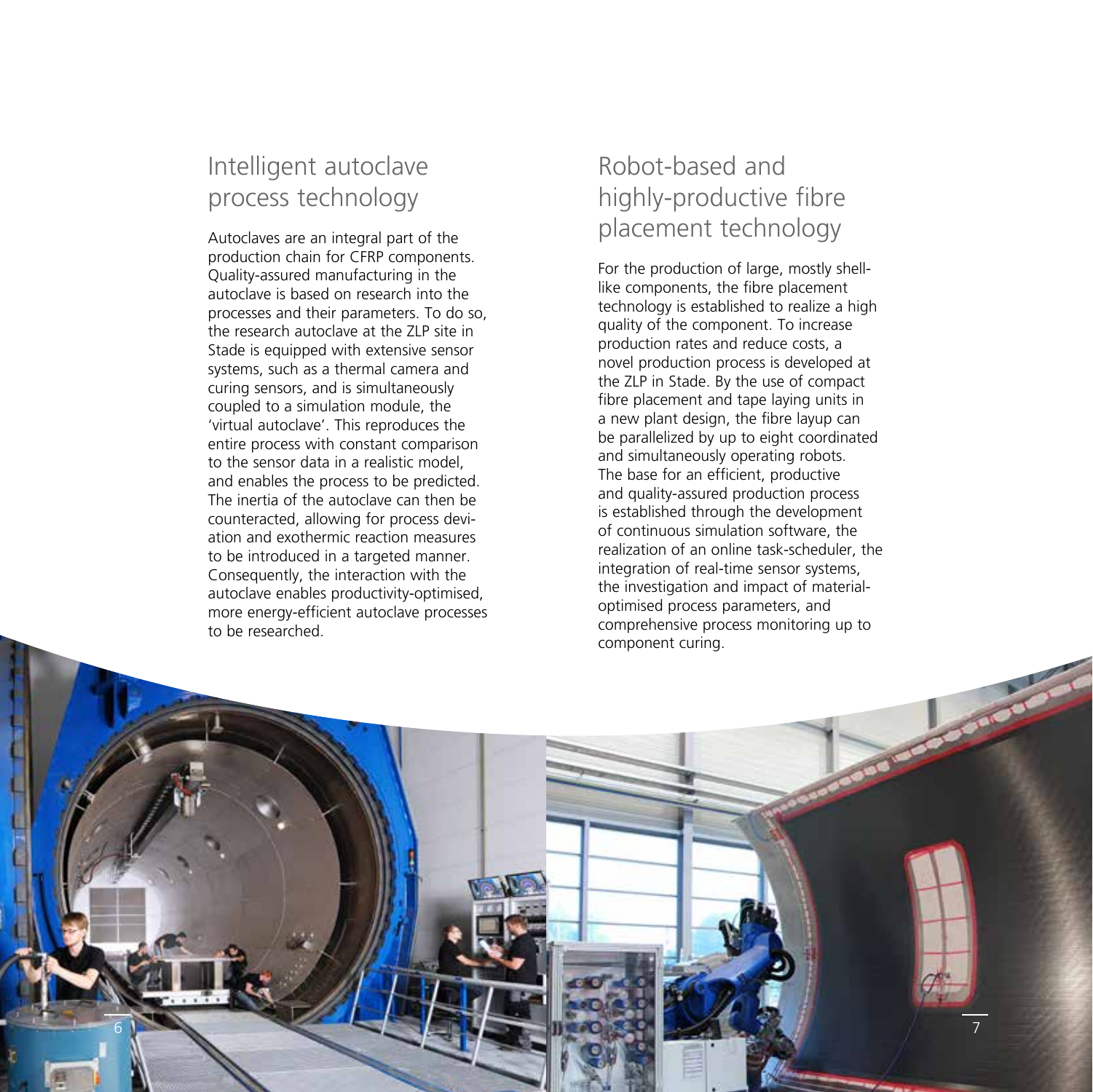## ZLP site at Augsburg

At its Augsburg site, the ZLP focuses on thermoset matrix composite materials made of dry fibre semi-finished products, infusion resin systems, as well as thermoplastic matrix composites. Other key areas are production-integrated quality assurance and the corresponding mechatronics and robotics. The multifunctional cell robotic research platform (Multifunktionale Zelle "MFZ"), the only one of its kind in Europe, enables research to be carried out on an industrial scale.

The ZLP site at Augsburg is equipped with the following research infrastructure:

- Multifunctional robotic workcell "MFZ" with five robots (total size roughly 15 x 30 x 7 metres)
- Technology experiment cell (Technologieerprobungszelle "TEZ") with two robots
- Thermoplastic processing with robotic workcell
- Ouality assurance laboratory
- Composite thermostamping press (450°C, 1200 x 1800 millimetres)
- Duromer furnace (200°C) and thermoplastic furnace (400°C)
- Waterjet cutting system

42

### Processes and automation

To be able to manufacture components cost-effectively in large quantities, the ZLP site at Augsburg is working on shorter cycle times for textile and infusion technology as well as for thermoplastic processing. This is done throughout the entire process chain.

In the textile and infusion technology area, the ZLP is developing automated gripping systems for textile semi-finished products for pre-form production. The aim is to achieve placement rates of over 100 kilograms per hour and guarantee damage-free handling of the products in the process. Furthermore, the ZLP is working on an automated vacuum system for resin infiltration and subsequent curing without the use of an autoclave.

With its short cycle times, thermoplastic processing offers great potential for automation - from placement to shaping and consolidation. The ZLP is developing processes for manufacturing near-net shape contour components with reproducible results and short cycle times.

8 9

8 9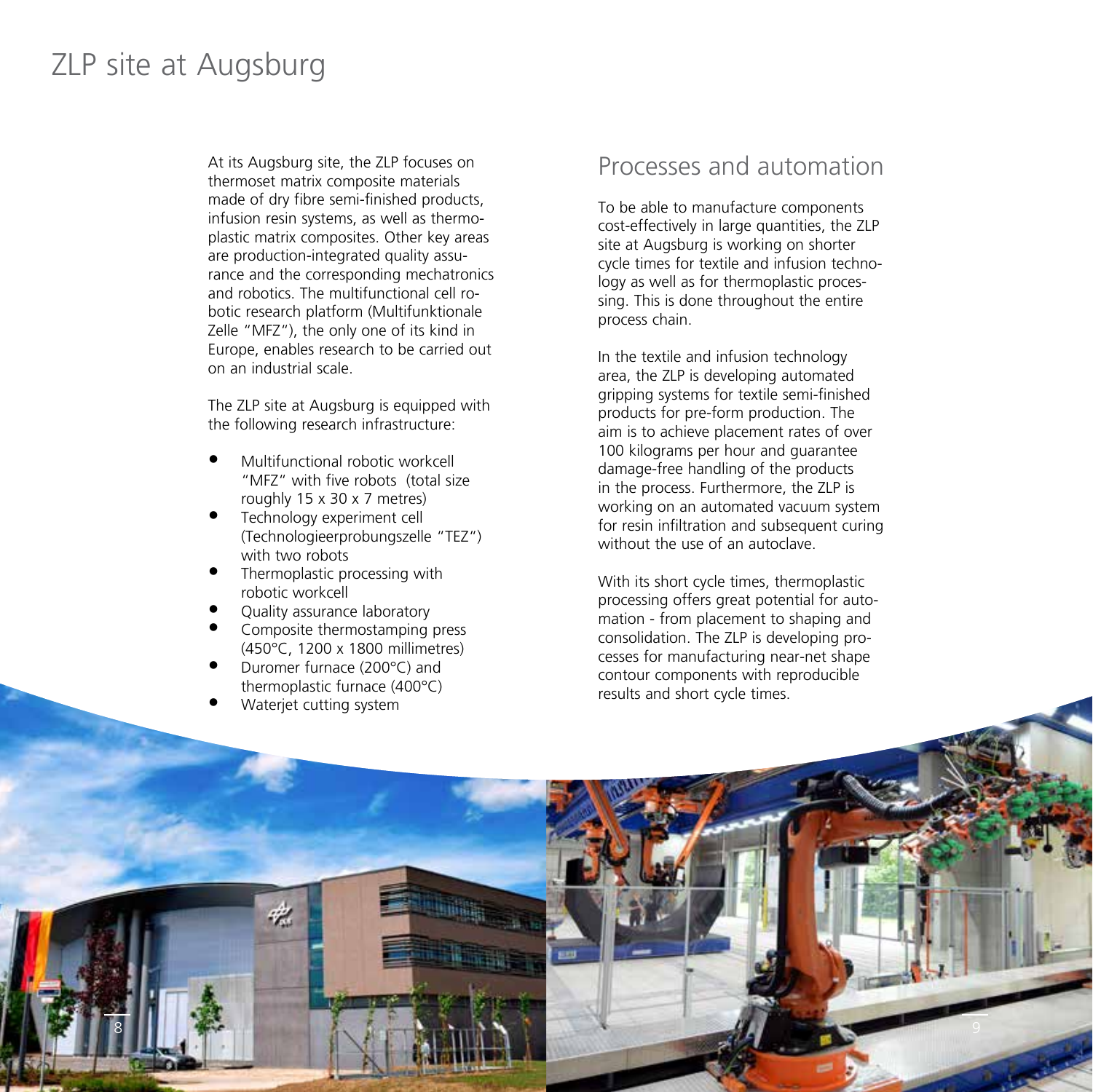## Robotics and mechatronics

The high requirements of production technology in the aerospace sector demand innovative robotic and mechatronic solutions. At the core of the facilities at the ZLP Augsburg site is a robot-assisted research platform (the multifunctional robotic workcell "MFZ"), which is used for investigating and subsequently validating the potential of a wide range of production processes for automation. Robots working independently or together can handle even large components.

## Assembly and consolidation technology

The current state of technology in the aerospace sector for bonding structures is to use rivets or bolts and, increasingly, adhesives as well. In this research area, the ZLP develops processes for integrally producing or automatically adding fibre composite structures in future. Due to size and enormous flexibility of the MFZ, scenarios that have been investigated in digital models can be validated on demonstrators with realistic dimensions.

10 11 12 13 14 15 16 17 17 18 19 19 10 11 12 13 14 15 16 17 18 17 18 17 18 17 18 17 18 17 18 17 18 17 18 17 1

10 11

## Production-integrated quality assurance

The automated production of aircraft components and other lightweight structures requires a fast, cost-effective and integrated quality assurance that detects anomalies during production of components and allows prognostics of process parameters. Researchers at ZLP Augsburg are developing quality assurance strategies and suitable end-effectors for modern non-destructive testing methods, such as active thermography or contactless ultrasound as well as other optical methods. These are being integrated into the robotic facilities accordingly. New methods for automated assessment of the data are being used to ensure that constant, reliable quality assurance is provided throughout the production process to enable efficient manufacturing of highquality lightweight structures.